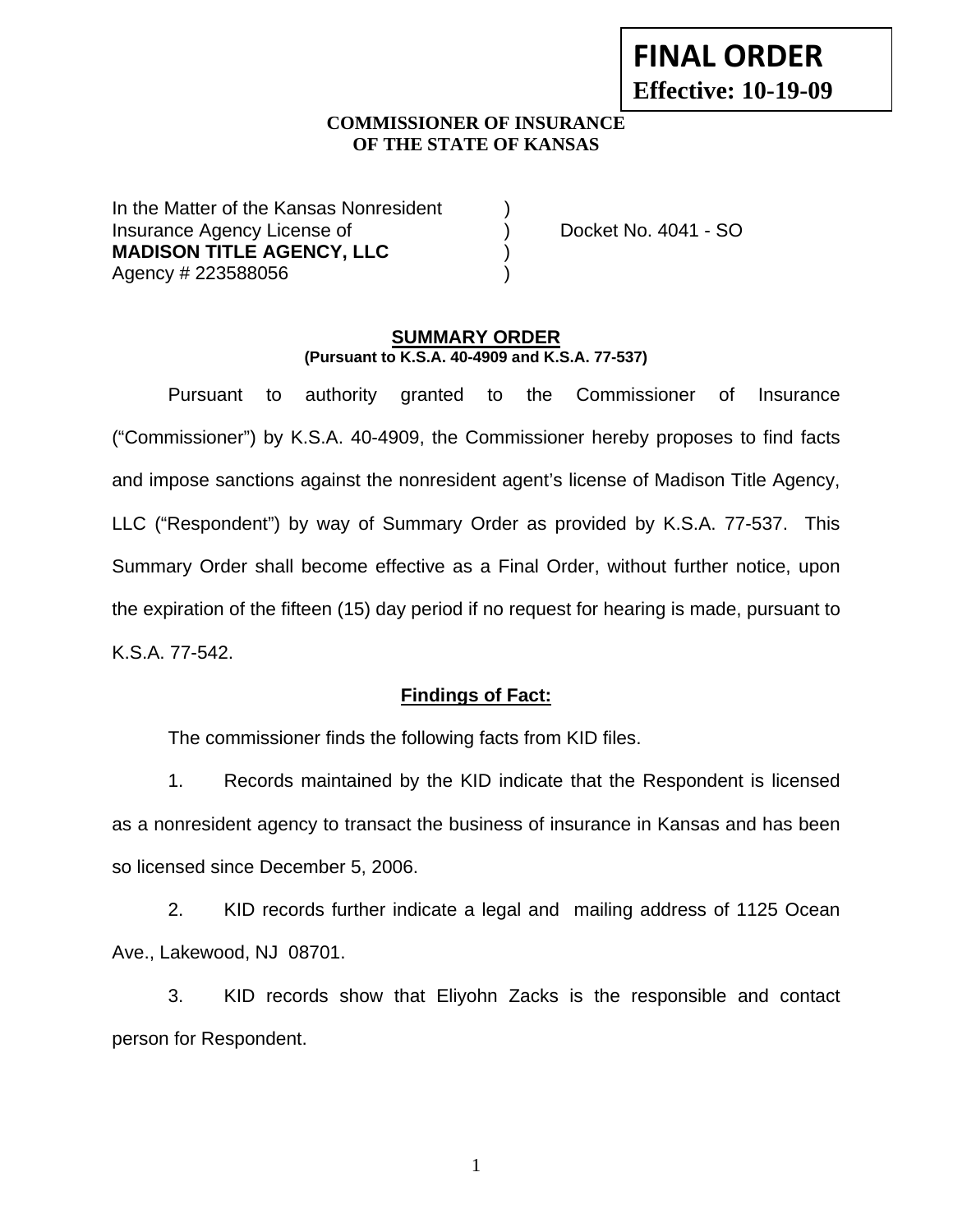4. On or about May 27, 2009 a review of the NAIC State Producer Licensing Report revealed that Respondent's Delaware nonresident agency license was disciplined, effective February 25, 2009. The discipline was for "Failure to Report Other State Action". A monetary penalty was assessed.

## **Applicable Law**

 5. K.A.R. 40-7-9 requires an agency to notify the Kansas Insurance Department within thirty (30) days of each disciplinary action taken on the insurance agency's license by the insurance regulatory agency of any other state; and

6. K.S.A. 40-4909(a) provides, in relevant part:

"The commissioner may deny, suspend, revoke or refuse renewal of any license issued under this act if the commissioner finds that the applicant or license holder has:

- (2) Violated:
- (A) Any provision of chapter 40 of the Kansas Statutes Annotated, and amendments thereto, or any rule and regulation promulgated hereunder

 7. The Commissioner may revoke any license issued under the Insurance Agents Licensing Act if the Commissioner finds that the interests of the insurer or the insurable interests of the public are not properly served under such license. K.S.A. 40- 4909(b).

## **Conclusions of Law**

 8. The Commissioner has jurisdiction over Respondent as well as the subject matter of this proceeding, and such proceeding is held in the public interest.

The Commissioner finds, based on the facts contained in paragraph 4, that Respondent

has demonstrated incompetence, untrustworthiness, or financial irresponsibility in the conduct of business.

2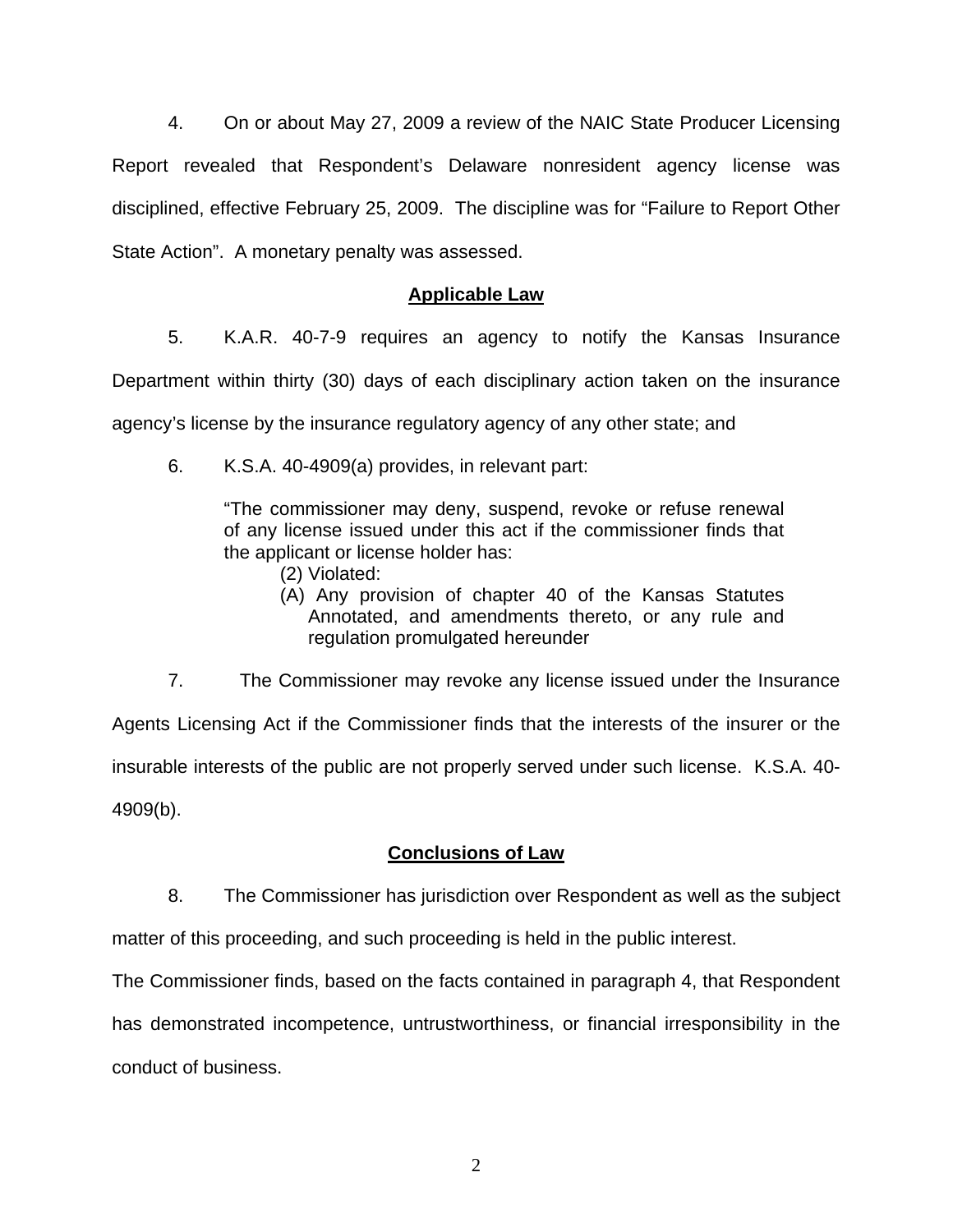9. Based on the Respondent's discipline and failure to report the discipline, the Commissioner concludes that sufficient grounds exist for the revocation of Respondent's insurance agency license pursuant to K.S.A. 40-4909(b) because such license is not properly serving the interests of the insurer and the insurable interests of the public.

 10. Based on the facts and circumstances set forth herein, it appears that the use of summary proceedings in this matter is appropriate, in accordance with the provisions set forth in K.S.A. 77-537(a), in that the use of summary proceedings does not violate any provision of the law and the protection of the public interest does not require the KID to give notice and opportunity to participate to persons other than Respondent.

**IT IS THEREFORE ORDERED BY THE COMMISSIONER OF INSURANCE THAT** the Kansas nonresident insurance agency license of Madison Title Agency LLC is hereby **REVOKED. It is further ordered,** that Madison Title Agency LLC shall **CEASE and DESIST** from the sale, solicitation, or negotiation of insurance and/or receiving compensation deriving from the sale, solicitation, or negotiation of insurance conducted after the effective date of this order.

#### **NOTICE OF RIGHTS**

#### (Pursuant to K.S.A. 77-542)

Madison Title Agency LLC is entitled to a hearing pursuant to K.S.A. 77-537 and K.S.A. 77-542, the Kansas Administrative Procedure Act. If Respondent desires a

3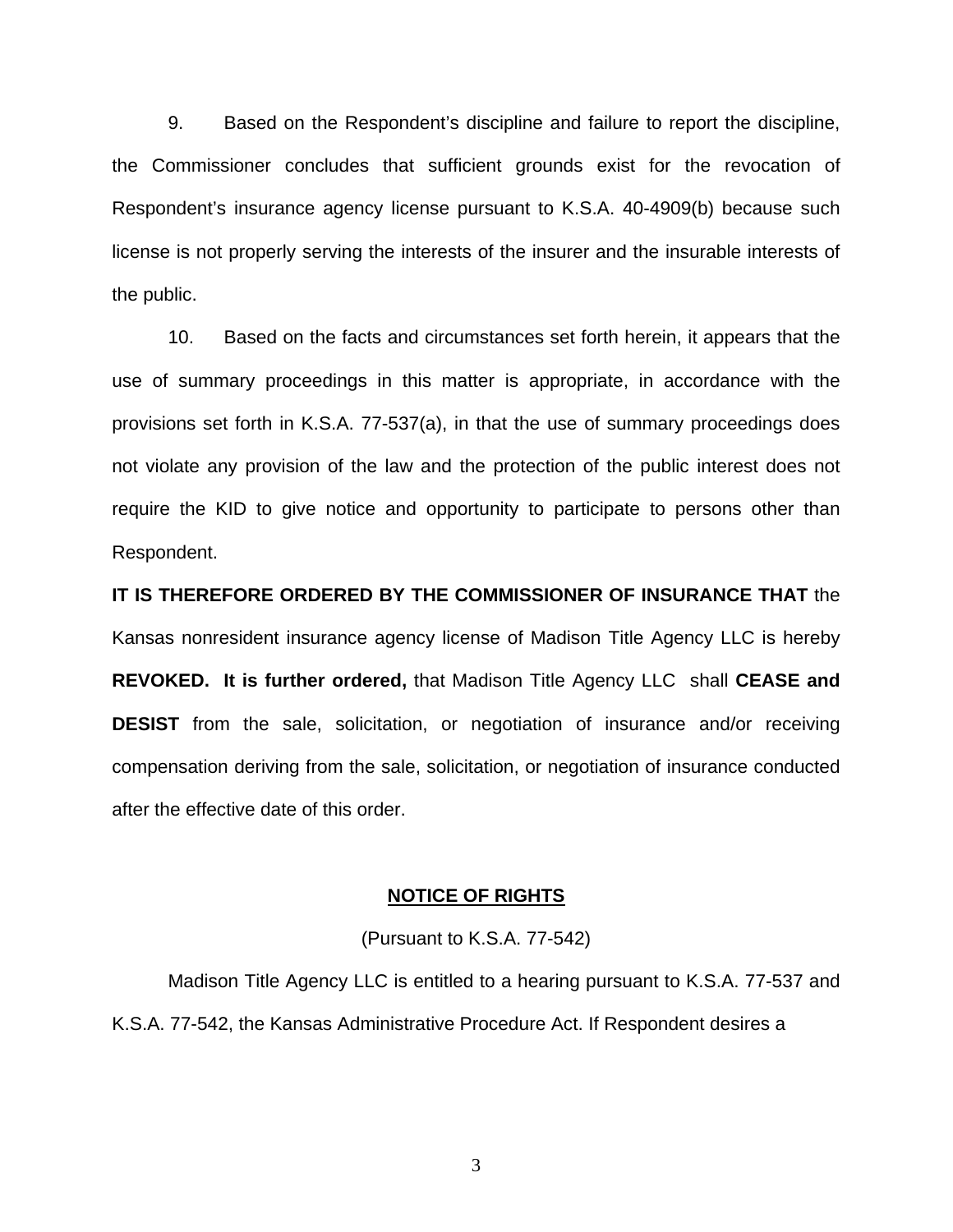hearing, it must file a written request for a hearing with:

John W. Campbell, General Counsel Kansas Insurance Department 420 S.W.  $9<sup>th</sup>$  Street Topeka, Kansas 66612

This request must be filed within fifteen (15) days from the date of service of this Order. If Respondent requests a hearing, the Kansas Insurance Department will notify it of the time and place of the hearing and information on procedures, right of representation, and other rights of parties relating to the conduct of the hearing, before commencement of the same.

If a hearing is not requested in the time and manner stated above, this Summary Order shall become effective as a Final Order upon the expiration of time for requesting a hearing, pursuant to K.S.A. 77-613. In the event Respondent files a Petition for Judicial Review, pursuant to K.S.A. §77-613(e), the agency officer to be served on behalf of the Kansas Insurance Department is:

> John W. Campbell, General Counsel Kansas Insurance Department 420 S.W. 9<sup>th</sup> Street Topeka, Kansas 66612

 **IT IS SO ORDERED THIS \_\_29th\_\_\_ DAY OFSEPTEMBER, 2009, IN THE CITY OF TOPEKA, COUNTY OF SHAWNEE, STATE OF KANSAS.** 



\_/s/ Sandy Praeger\_\_\_\_\_\_\_\_\_\_\_\_\_\_\_\_ Sandy Praeger DEPARTMENT VAN COMMISSIONER OF INSURANCE

/s/ John W. Campbell John W. Campbell General Counsel